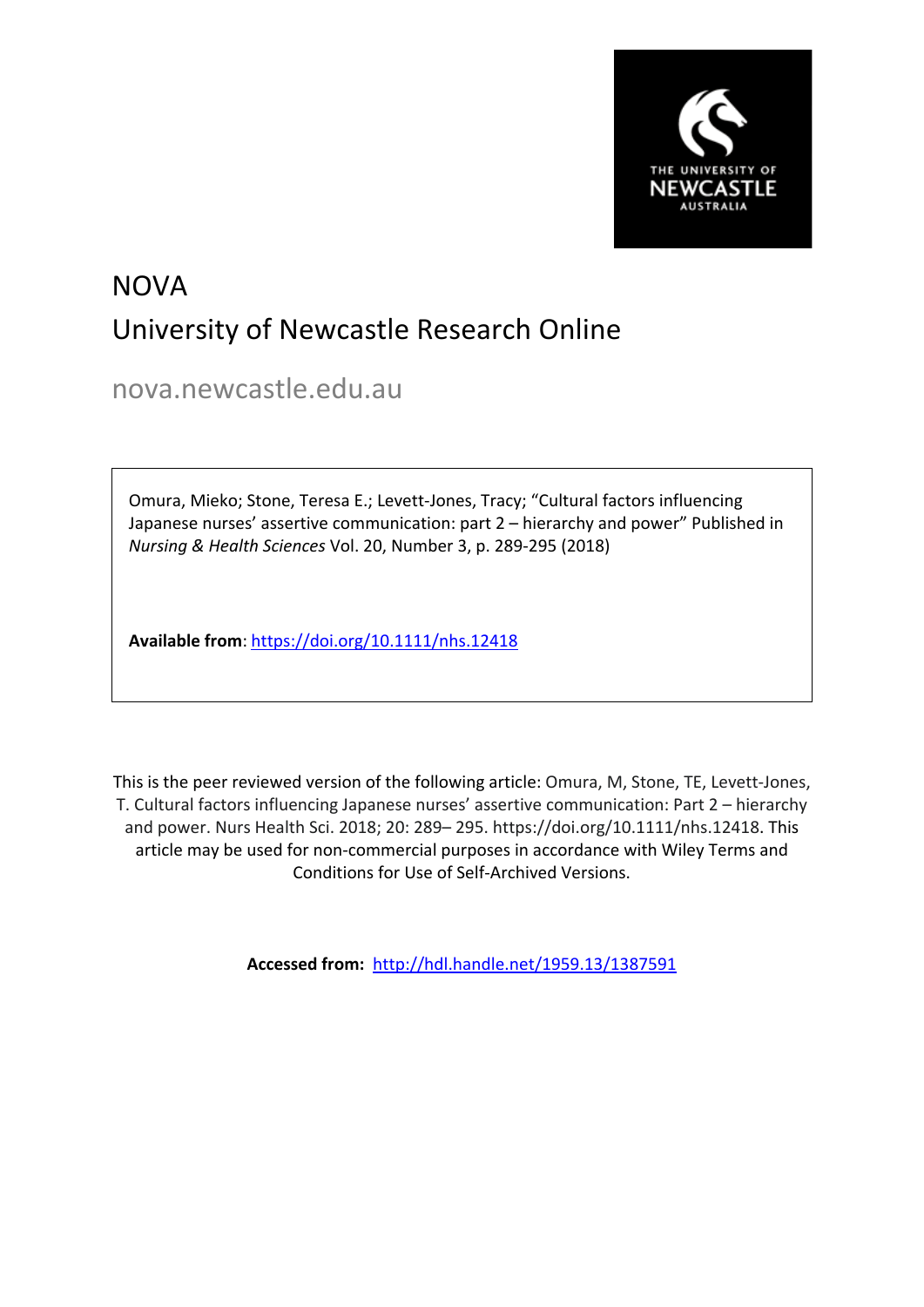# **Cultural factors influencing Japanese nurses' assertive communication: Part 2. hierarchy and power**

# **Abstract**

Hierarchy and power characterize healthcare relationships around the world, constituting a barrier to assertive communication and a risk to patient safety. This issue is more problematic and complex in countries such as Japan, where deep-seated cultural values related to hierarchy and power persist. This paper is the second of two that present the findings from a study exploring Japanese nurses' views and experiences of how cultural values impact assertive communication for healthcare professionals.

We conducted semi-structured interviews with 23 registered nurses, following which data were analyzed using directed content analysis. Two overarching themes emerged from the analysis: hierarchy/power and collectivism. In this paper we focus on cultural values related to hierarchy and power, including differences in professional status, gender imbalance, seniority/generation gap, bullying, and humility/modesty.

The findings from our research provide meaningful insights into how Japanese cultural values influence and constrain nurses' communication and speaking up behaviors and can be used to inform educational programs design to teach assertiveness skills.

**Keywords:** assertive communication, culture, hierarchy, Japan, nurse, power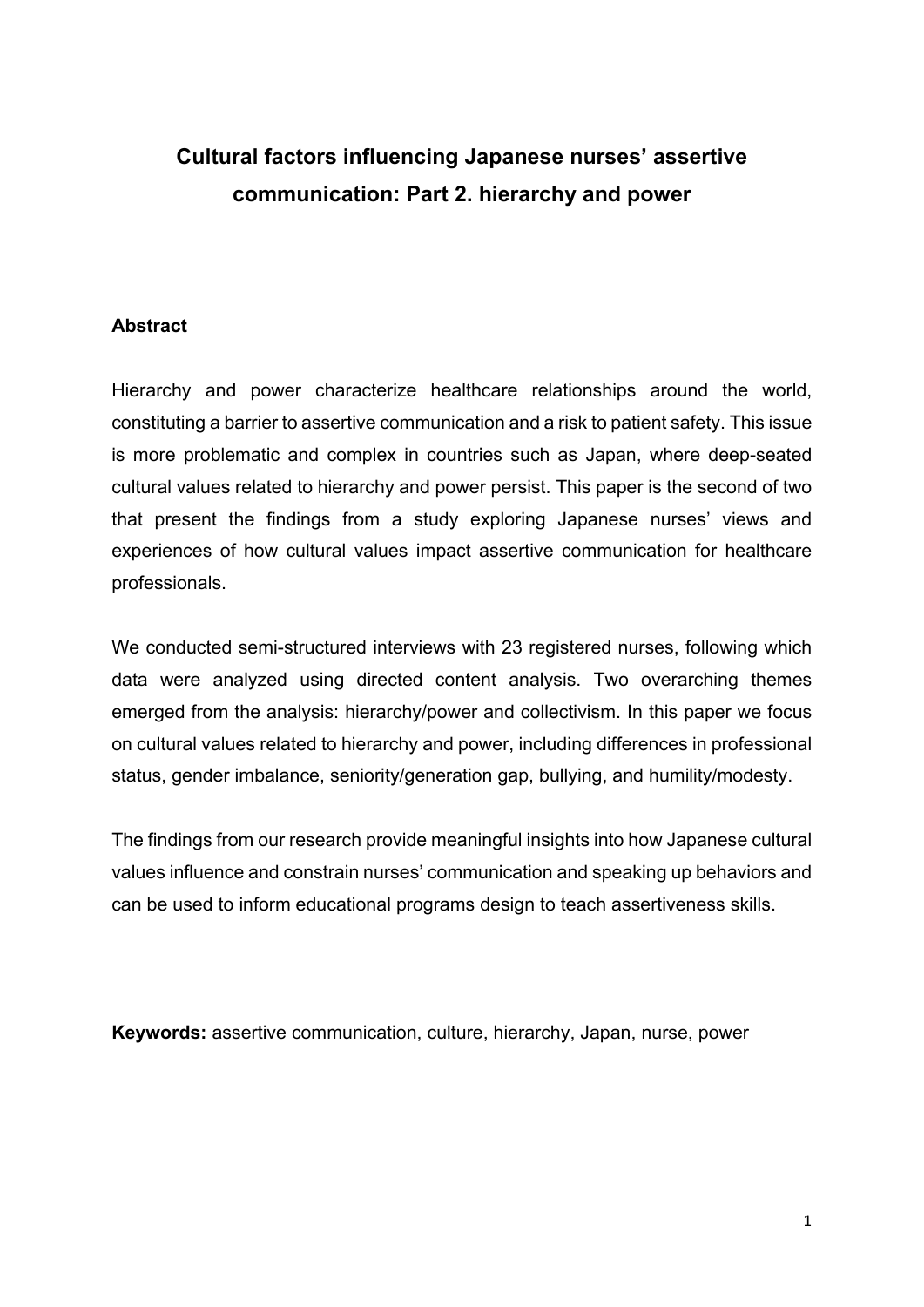#### **INTRODUCTION**

The strongly hierarchical nature of healthcare is one of the major barriers to open communication and assertiveness between healthcare professionals (World Health Organization, 2012; Gluyas, 2015). Hierarchy and power differentials make it difficult for those who are at the 'bottom of the ladder' to speak up, even when they are concerned about risks to patient safety (Green, Oeppen, Smith, & Brennan, 2017). This issue is of particular relevance in countries like Japan, where a culture of respect to seniors, male dominance, and strong professional courtesy is firmly entrenched in the fabric of society, as well as in healthcare cultures (Taylor Slingsby, Yamada, & Akabayashi, 2006; Tokuda, Walsh, & Stone, 2016). However, there is a limited understanding of how culture impacts communication behaviors and ultimately patient safety (Walton, 2006).

This paper is the second of two that profile the findings from a study exploring Japanese nurses' views and experiences of how cultural values impact communication between healthcare professionals. The focus of this paper is the cultural values of hierarchy and power; the influence of collectivism on nurses' assertive communication is the subject of the previous paper (Omura, Stone, & Levett-Jones, 2018). The definition of assertive communication in this paper refers to nurses being able to respectfully express their opinions and concerns regarding patient care to other healthcare professionals including those in authority (Omura, Maguire, Levett-Jones, & Stone, 2017).

#### **BACKGROUND**

Nurses are considered to be knowledge workers in an independent discipline, rather than subservient to medicine (The Sentinel Watch, 2015). Despite efforts to flatten the hierarchical gradient between healthcare professionals, power differentials and deeply-ingrained patterns of respect in countries like Japan remain strong (The Sentinel Watch, 2015). These disparities due to hierarchy and status influence nurses' willingness to speak up when they have concerns about patient safety (Green et al., 2017).

*The Chrysanthemum and the Sword* ", one of the most influential texts on Japanese cultural norms, stated that "any attempt to understand the Japanese must begin with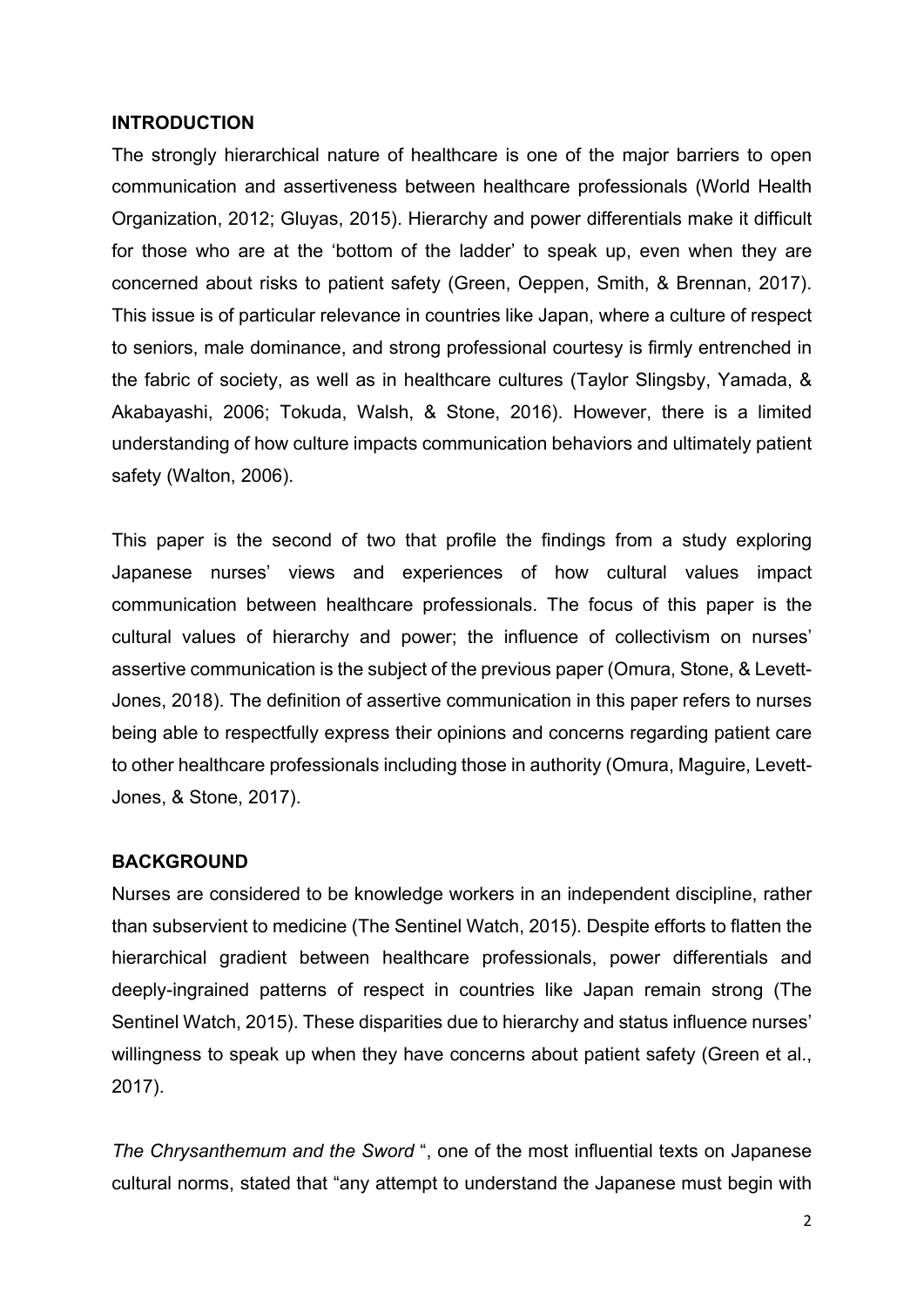their version of what it means to take one's proper station (Benedict, 1946, p.43). The author then described what she believed to be fundamental Japanese attitudes - an extreme awareness of hierarchy, respect, virtue, and duty; and "prescriptive rules of conduct and form that discourage differences" (Henshall, 1999: xix, 177). Even today, behaviors that acknowledge order and hierarchy are ingrained in Japanese people, and those with high status and lower status act in accordance with this convention.

Healthcare is complex and dynamic (Rouse, 2008), and within intradisciplinary and interdisciplinary professional relationships there are status differences (Green et al., 2017). In Japan, hierarchical structure is prominent (Tsuno, Kawakami, Knoue, & Abe, 2010), and the status of doctors is considerably higher than any other healthcare professionals'. Although the narrative in Japan is about team-based medicine, all patient care is legally required to be under the direction of doctors (Brandi & Naito, 2006). For this reason, communication can be unidirectional and problematic (Taylor Slingsby et al., 2006). Consequently, it is difficult for nurses to be assertive and speak up to doctors (Anzai, Douglas, & Bonner, 2014).

Position within the healthcare hierarchy also depends on gender and seniority (Green et al., 2017). The Japanese healthcare workplace is highly gendered; 80% of physicians are male (Japan Ministry of Health, Labour and Welfare, 2014) and 94% nurses female (Japanese Nursing Association, 2015). Japan has a significant gender gap for professional and technical workers, despite progress in reducing this gap in tertiary education enrolment and women's representation among legislators, senior officials, and managers, and in improving wage equality for similar work (World Economic Forum, 2016). International studies of conformity suggest that women are more likely to conform than men and more likely to attempt to accommodate than assert themselves (Bond & Smith, 1996). This dynamic can further detract from the willingness of Japanese nurses to communicate assertively.

Japanese people put significant emphasis on seniority. Unlike many other countries where positional hierarchy is unrelated to age (Almost, 2006), in Japan the oldest and longest-serving staff members tend to be the most senior and are afforded a great deal of respect with their opinions deferred to (Davies & Ikeno, 2002). However, the younger generation of healthcare staff tend to be less respectful of seniority (De Mente,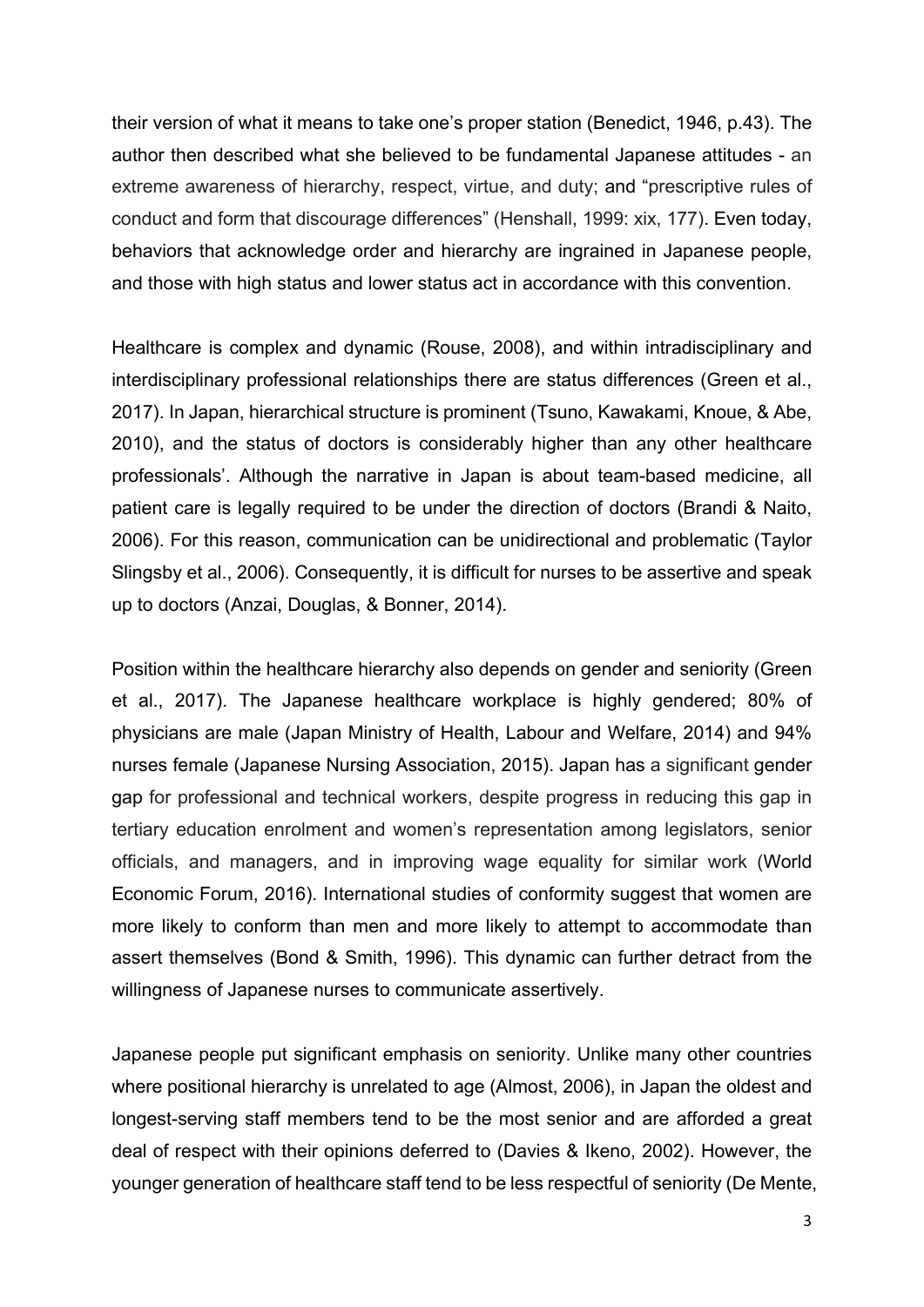2011); this generation gap can negatively impact relationships between nurses from different generations. Additionally, in workplaces where generational differences exist, unstated assumptions, perspectives, and expectations can cause conflict (Almost, 2006).

Strict hierarchy in Japan also influences the cultural value of humility. The well-known proverb, "a rice plant's ears grow ripe and hang low," illustrates the expectation that virtuous people will humble themselves rather than being proud (Davies & Ikeno, 2002). Negotiations of any sort are avoided or offered indirectly and with great subtlety (Country watch, 2017). Although people from many Western countries tend to treat authority figures with a degree of scepticism, the Japanese defer to and do not question those in positions of authority (Davies & Ikeno, 2002; Singhal & Nagano, 1993).

Japan is also said to have a culture of shame (Haji) (Benedict, 1946), and because of this people often hesitate to clarify things they do not understand to avoid being humiliated. Senior healthcare professionals might also be reluctant to admit to mistakes because of fear of being shamed. Japanese people carefully consider whether they should ask questions, as it is said that those who say the least are considered the most credible. This is exemplified by the Japanese proverb "he who speaks has no knowledge and he who has knowledge does not speak" (Samovar & Porter, 2003). The culture of shame affects the confidence of less experienced staff to challenge power and hierarchy. Consequently, this contributes to bullying by those in positions of power (Brown, 2013). In Japan, workplace bullying is directly linked to hierarchy and is termed "power harassment" (Hsiao, 2015).

# **STUDY AIM**

The aim of this paper was to profile the findings from a study that explored how cultural values influence Japanese nurses' assertive communication behaviors and attitudes.

**METHODS** *Design*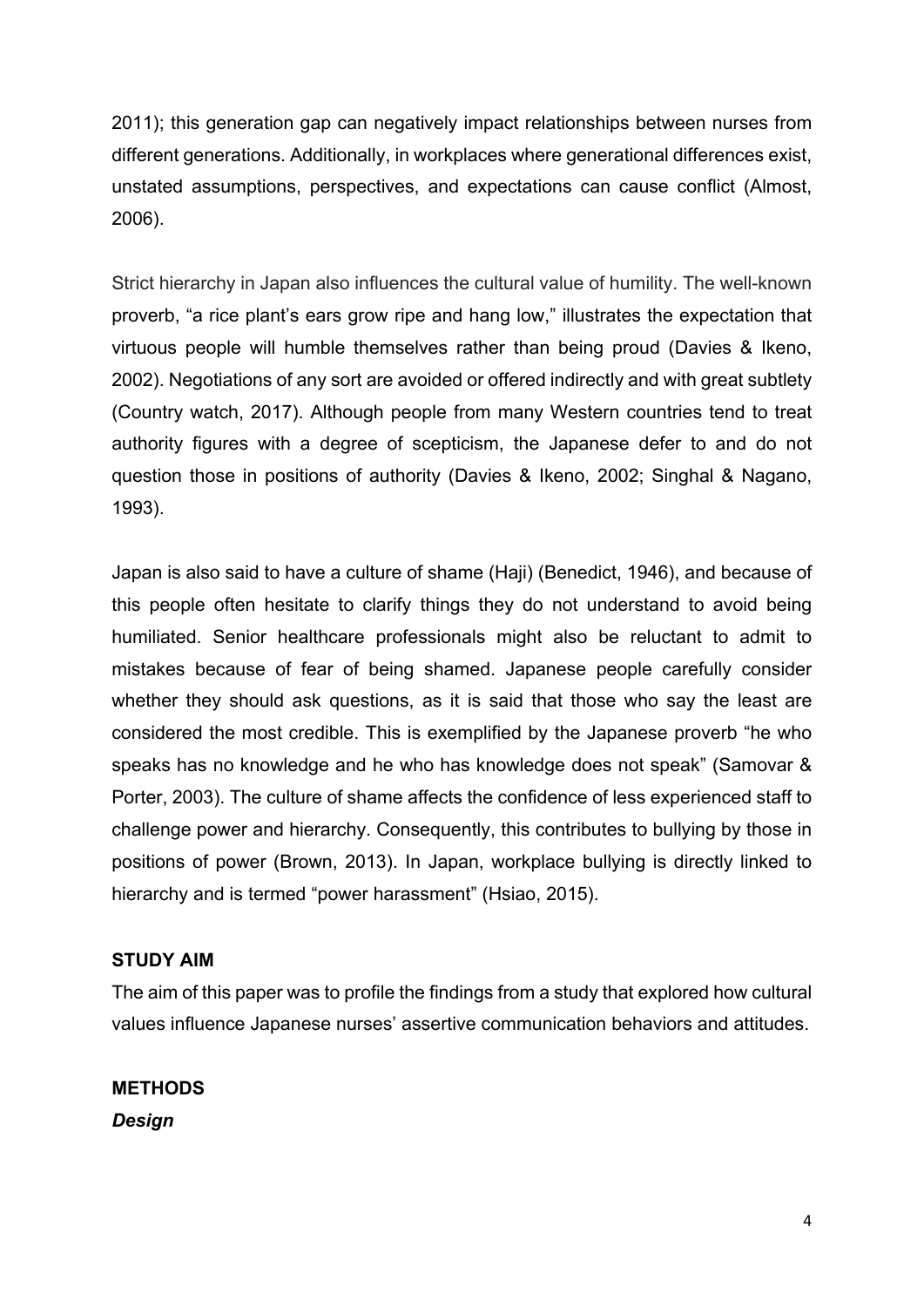Face-to-face, semi-structured interviews were undertaken using open-ended and probing questions.

#### *Ethical considerations*

Ethical approval was sought and obtained from the University of Newcastle, Australia (H-2016-0092) and Yamaguchi University, Japan (368). Participation was voluntary, informed consent was ensured and confidentiality was maintained.

#### *Data collection*

Snowball sampling was used to recruit Japanese registered nurses. Interviews were conducted at a venue of the participant's choosing, generally at their workplaces or university.

# *Data analysis*

Recorded interviews were transcribed, translated and analyzed by a native Japanese speaker, who also had sociolinguistic competence in English (Squires, 2008). Translation was confirmed by another bilingual language expert who is competent in both languages. Two researchers (MO, TES) independently undertook a directed content analysis with deductive category application (Hsieh & Shannon, 2005) using the recognized cultural codes in Japan (Davies & Ikeno, 2002; De Mente, 2011). We reported how each cultural factor influenced nurses' assertive communication through participants' words. An audit trail was provided by means of a reflective journal.

#### **FINDINGS**

# *Demographics*

Twenty-three Japanese registered nurses (9 males and 14 females), aged between 21 to 60 years, and representing a variety of specialities, participated in interviews. They had between 1 and 21 years of nursing experience, including five who had held management positions.

# *Themes*

Two distinct themes emerged over the categorized cultural factors that described the influence of cultural value on nurse's assertive communication behaviors. The themes were named: collectivism and hierarchy/power differentials. The latter theme was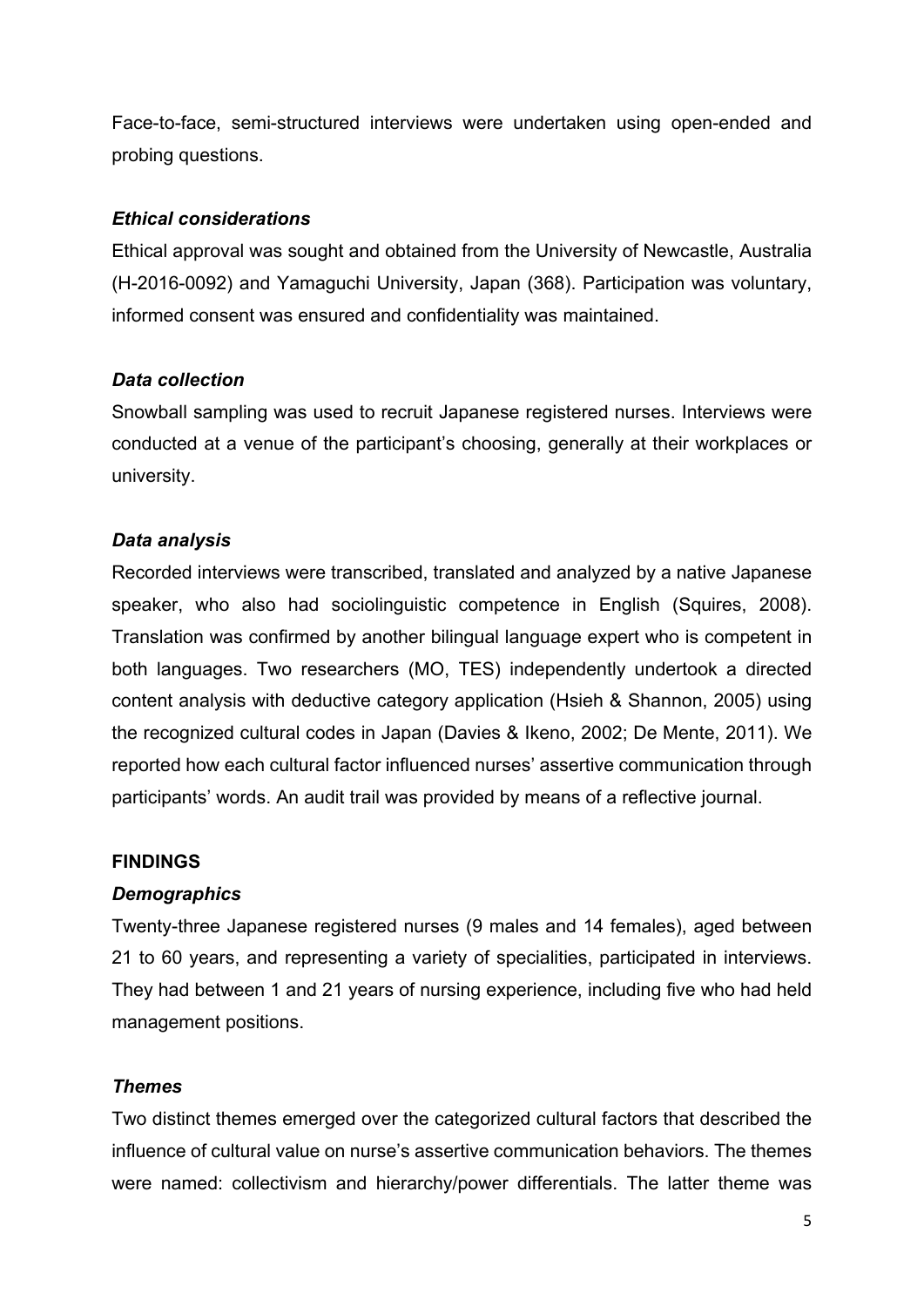represented by five categories: differences in professional status, gender imbalance, seniority/generation gap, bullying and humility/modesty.

# *1. Differences in professional status*

Hierarchy is one of the most powerful inhibiting factors of assertive communication as participant 3 put it so precisely:

# *Hierarchy is a factor that makes us hesitate to speak up. [P3]*

There are several kinds of hierarchical issues based on professional status and seniority within the same profession. The majority of participants perceived differences in professional status to be an impediment to communicating assertively with doctors:

*Doctors and nurses are still in a vertical relationship. I hear that a veteran nurse gives advice to a new intern in a university hospital, but I have the impression that it does not happen here most of the time. [P14]*

*Even when talking to a doctor about something, I think that the nurse's position and the doctor's position are different…there is a thing (training) such as 'customer service' to use honorific words. [P18]*

*I also appreciated what I was taught about the organization. For example, there is also a hierarchical relationship among doctors, this doctor is the senior doctor, and that doctor is the junior doctor, so the report first goes to the doctor with lower position…there were times when the most senior doctor said: "Why is a lower nurse reporting to me? Don't tell me such a thing". [P20]*

Some participants explained that this was because of how doctors are revered and considered to be the leaders of the Japanese healthcare system by both patients and nurses:

*Patients feel that the doctor is at the top of the Japanese healthcare world, and this flow still remains even among nurses. It cannot be entirely equal. This makes it hard to say something while there is a hierarchical relationship. [P1]*

# *2. Seniority (senpai-kohai) / generation gap*

The word 'senpai' (senior) nurse was frequently mentioned by younger participants, and they described how deeply this seniority-based hierarchy has been entrenched in Japanese society including the health workplace: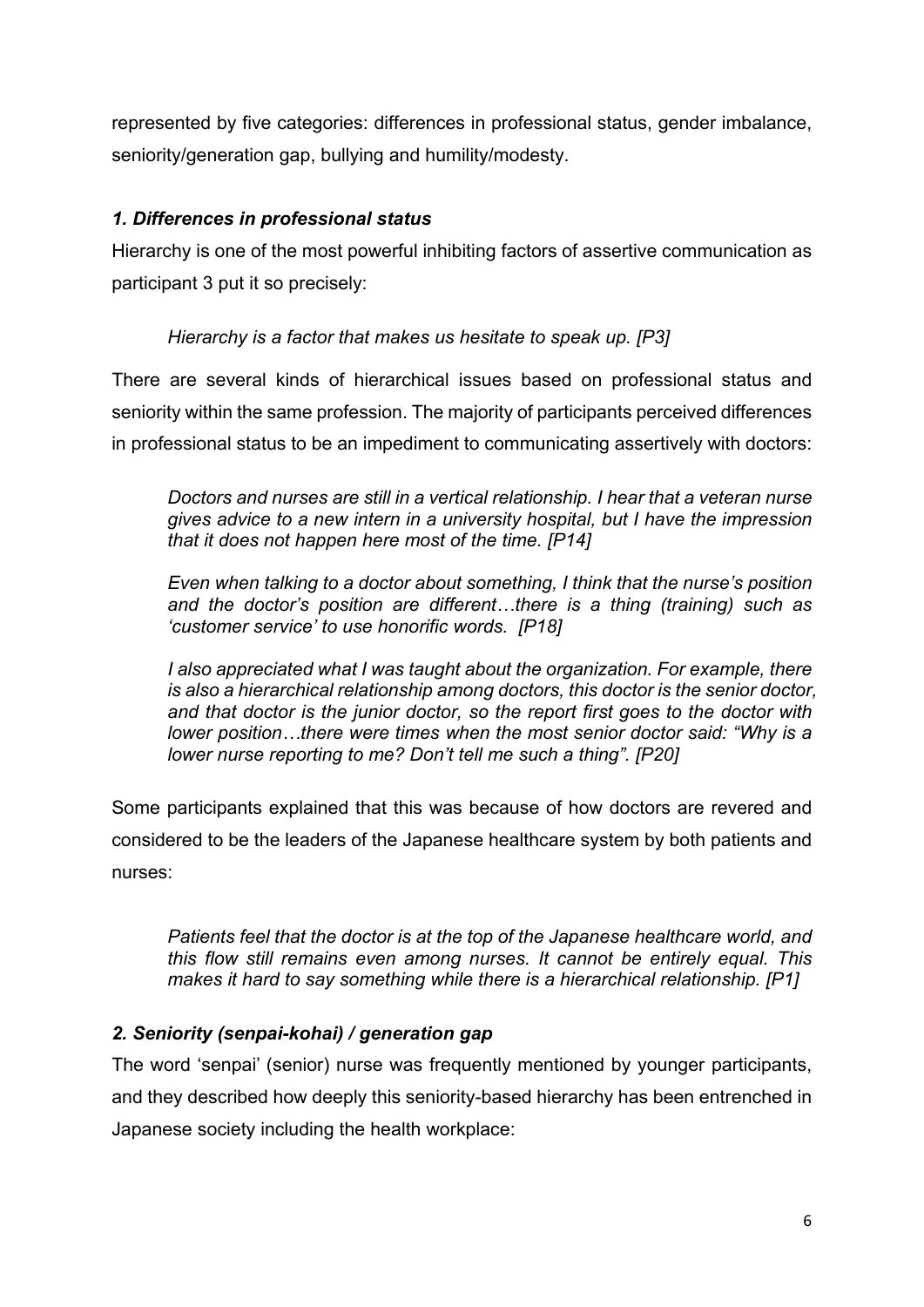*There may also be a seniority-based hierarchical relationship like the positions of the senior (senpai) and mine…I have grown up in a hierarchical relationship, in which seniors (senpai) are the first no matter what we do. If that is unique to Japan, it certainly may have influenced assertive [communication]. [P20]*

*We really learned the potential errors that must not repeated by watching and listening to our seniors …what a senior person told us was really like a class. [P1]*

Some mentioned that it was so hard to speak up against senior nurses to the point of accepting their requests regardless of whether they are correct:

*It is difficult to contradict what senior nurses say, so I accept everything they say even if I do not agree. [P3]*

Older participants also spoke about perceived generational differences:

*Nowadays, some among the "aunties" do not reprove or do not talk too strictly to the young newcomers. For example, many are of opinion that the nursing unit manager and assistant manager should get angrier with mistakes… it would be better to be stricter...but young ones lose their motivation and quit when bullied. [P6]*

# *3. Gender imbalance*

Gender imbalance was perceived by the participants to be another factor influencing assertive communication in Japan. Female participants, who had a traditional view of gender roles, were accustomed to treating men with the respect that they believed was due to them, and they felt that this also affected the way they spoke to male healthcare professionals:

*Predominance of men over women [makes speaking up difficult]. [P5]*

*I am also an old-fashioned woman, I guess I treat men with due respect. Young people are not like that. They (both men and women) do the child rearing and work together. [P13]*

# *4. Bullying (ijime)*

Some participants candidly described experiences of being bullied, especially when they were the 'new face'; this made it impossible for them to communicate assertively: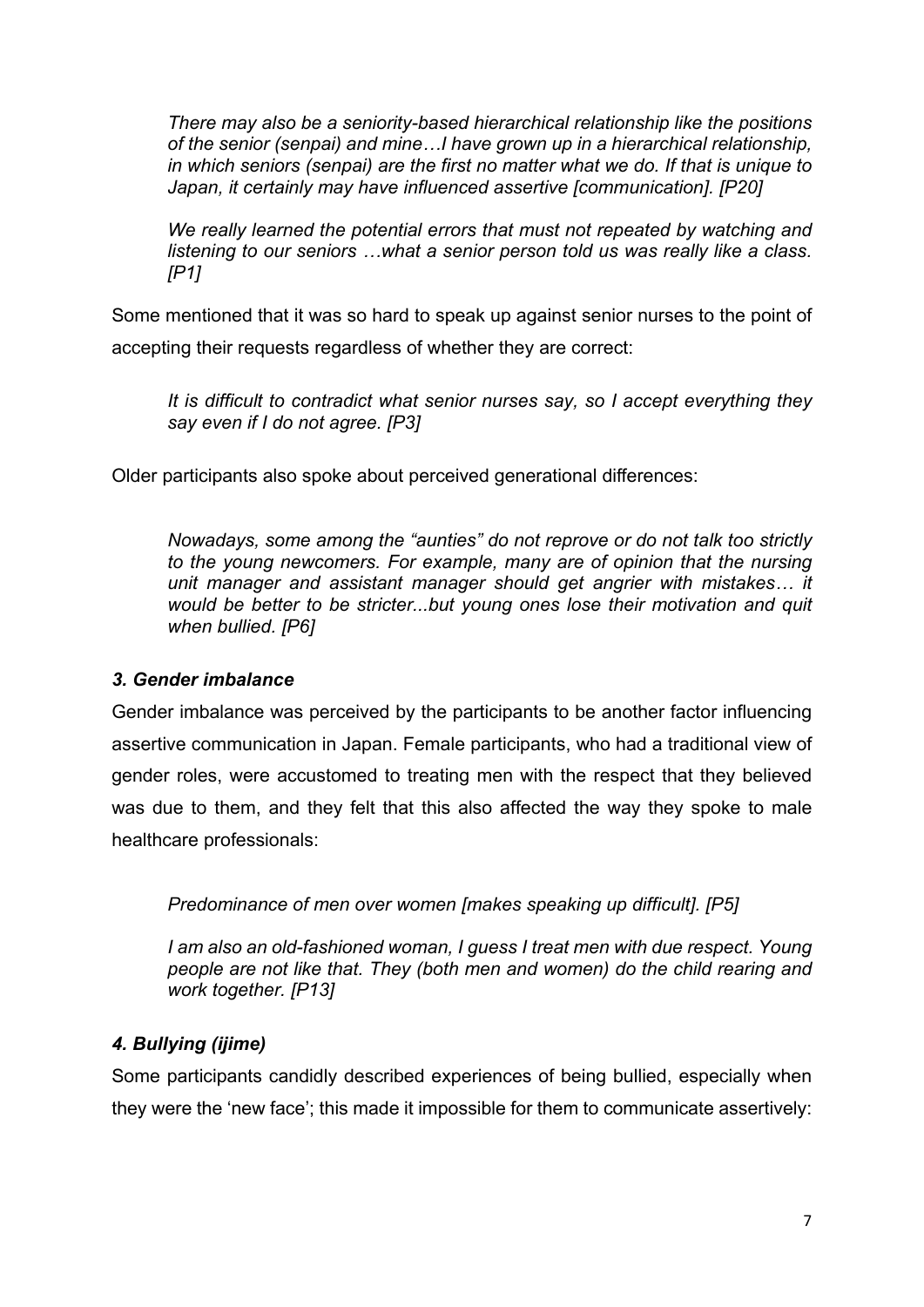*People who I am not really good at talking to in hospitals are people who attack, people who attack me. Because there was also "new face" bullying, I surely draw a line (do not associate closely) with those who attack me. [P10]*

Some participants described their observations that bullying affected the communication of not only bullied individual but also other team members:

*When I was bullied, I could not say anything because of ceremonious politeness (being dreadfully afraid). I think that it is also the same with people around me who are watching it. I think that it will be impossible for them to say, "Now, now." I think that people around me find themselves not being able to say anything. [P23]*

*If the person in the higher post does it, no one can express their opinions, and it is hard for me to express my opinion, too. [P4]*

#### *5. Humility / Modesty*

A number of participants described how the Japanese hierarchical society and cultural virtues of humility and modesty made speaking up almost impossible. They felt that expressing one's own opinion denies another person's opinion:

*When I talked with the team where doctors and allied health professionals expressed their respective opinions…I found it difficult to speak up because I thought that I would have denied their opinions by expressing mine… in Japan, there is probably a mindset or culture that states that expressing your own opinion denies other's…therefore, I think it is hard to readily express my own opinion. I think that there is also the culture that accepting is beautiful, that is to accept the opinion of other party and make the best of it even if it is wrong. [P4]*

Because of these deep-rooted values the participants believed that assertiveness was discouraged:

*It's, how can I say this, a modest attitude, everyone, including me, does not want to overly self-assert themselves. [P16]*

*I think the [Japanese] value…to 'lower yourself one step' (humble yourself) prevents us from being assertive. [P10]*

*We can be somewhat reserved, or how should I put it? I think that it is nice to be considerate, but if we are too modest, we might feel that we cannot speak right now because they are too busy, or there are times when we cannot say anything even though we remain a bit worried and troubled about it. So, I think that it is a bit difficult to speak assertively there. [P9]*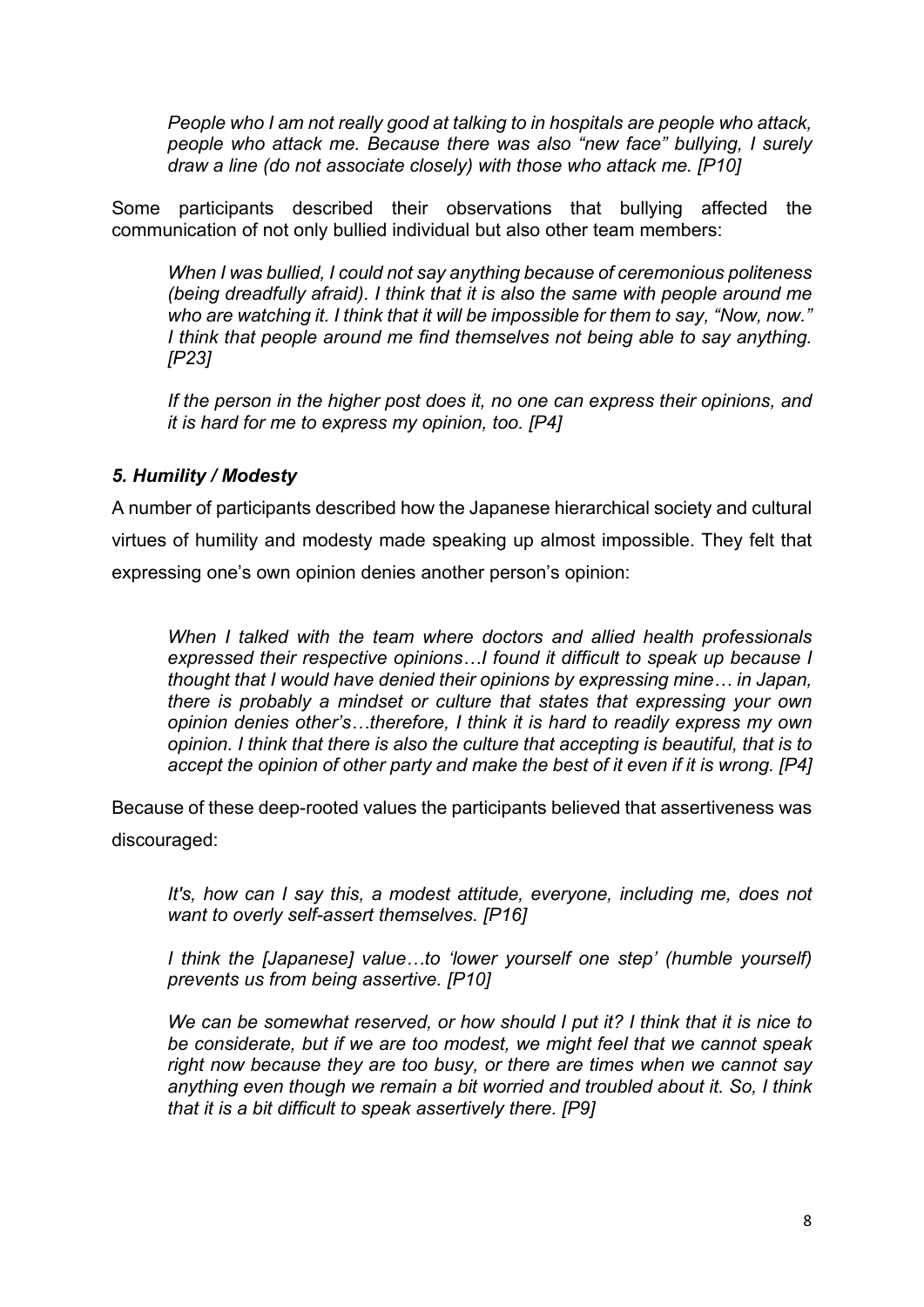#### **DISCUSSION**

Japan's hierarchy has been a fundamental part of how they perceive ones' relation with others (Benedict, 1945). People communicate according to ones' position in this ladder and conservative healthcare is no exception. It is extremely difficult for novice nurses to speak up against this rigid order. The first step in empowering nurses to overcome barriers to assertiveness in healthcare is to understand why it remains so challenging. We identified how specific cultural attributes, values, and behaviours related to hierarchy and power differentials affect assertive communication in Japanese healthcare settings. Differences in professional status, gender imbalance, seniority/generation gap, bullying, and humility/modesty were then described and illustrated using the participants' words.

#### *Differences in professional status*

A number of the participants described the challenges of working in an environment where vertical relationships dominated and how this undermined their confidence in speaking to doctors. This finding is supported by a number of studies that emphasize how nurses' subservience to doctors damages effective teamwork and impacts patient safety (Green et al., 2017; Otsubo, Shimada, Morinaga, & Misawa, 2003; Tsujimura et al., 2016). Conversely, research by Brandi and Naito (2006 p.62) outlined how female nurse managers valued nursing empowerment and believed that there is a need to "raise the ability of the nurses to debate with the doctors in an equal footing".

Educational programs have been offered as an important strategy for improving communication and relationship between doctors and nurses (Nadzam, 2009; Rabøl, McPhail, Østergaard, Andersen, & Mogensen, 2012). This assertion is supported by a systematic review of assertiveness communication training programs, which concluded that the provision of support from organizational leaders was a critical success factor for these types of programs (Omura et al., 2017). This type of endorsement from those in authority emphasizes the shared commitment to improve patient safety and legitimize nurses' attempts to be assertive. Although the change of professional status at organizational and social levels might take time, an effective educational intervention to improve nurses' assertiveness could be an important step in the right direction to reduce communication difficulties.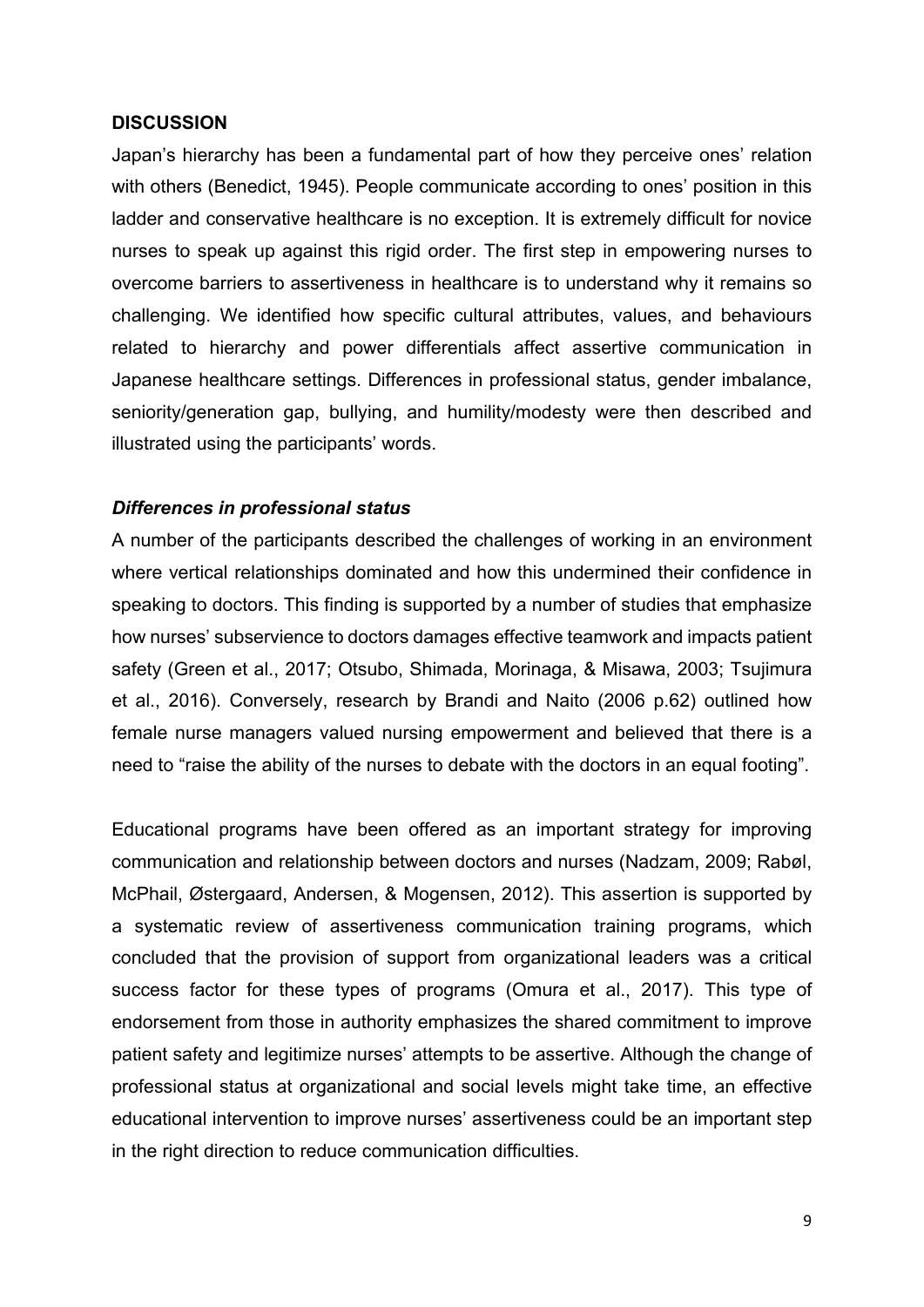#### *Seniority (Senpai-Kohai) / Generation gap*

The opinions of more senior nurses were highly valued by the less experienced participants in this study. It often prevented them from speaking up even if they strongly disagreed with the decisions that had been made. This finding is in accordance with previous research (Ohtsubo et al., 2003). This perspective is underpinned by the strict 'senpai-kohai' (senior-junior) relationships embedded in all educational experiences and sporting activities. For example, even when the age difference is as little as one year, senpai (senior) is allowed to "put on airs" with kohai (juniors) and kohai "are given the cold shoulder" unless they obey senpai (Davis & ikeno, 2002, p187). Senpai-Kohai relationships continue to be reinforced in workplaces including conservative healthcare settings. It is interesting to note that some of the participants felt that the importance of senpai-kohai relationships was beginning to wane, but that this was causing tensions between nurses from different generations. Other commentators have identified that while senior nurses still want to be respected and obeyed because of their years of experience, an emerging younger generation of nurses want to be paid more attention (Tolbize, 2008), and expect senior nurses' to be more generous with the provision of positive feedback and support (Anzai et al., 2014).

#### *Gender imbalance*

Female participants, including mature nurses, expressed difficulty in speaking up to male healthcare professionals. Gender imbalance is a long-standing issue that creates tensions between healthcare professionals (Hall, 2005). Unlike Western countries that tend to be more individualistic, Japan's collectivist culture negatively influences assertive behaviours, particularly by women (Cho, 2014). Added to this, the fact that Japanese women often feel subservient to men makes healthcare environments vulnerable to workplace conflict (Northam, 2009).

#### *Bullying (ijime)*

The prevalence of bullying in Japanese healthcare settings is estimated to be 7.5 - 9.7%, with verbal violence as high as 32.2 - 32.9% (Japanese Nurses Association, 2004), resulting in stress, anxiety, depression, and low job satisfaction (Northam, 2009). The perpetrators of bullying are often nurses in management positions (13.8- 16.3%). Although open communication and information sharing were frequently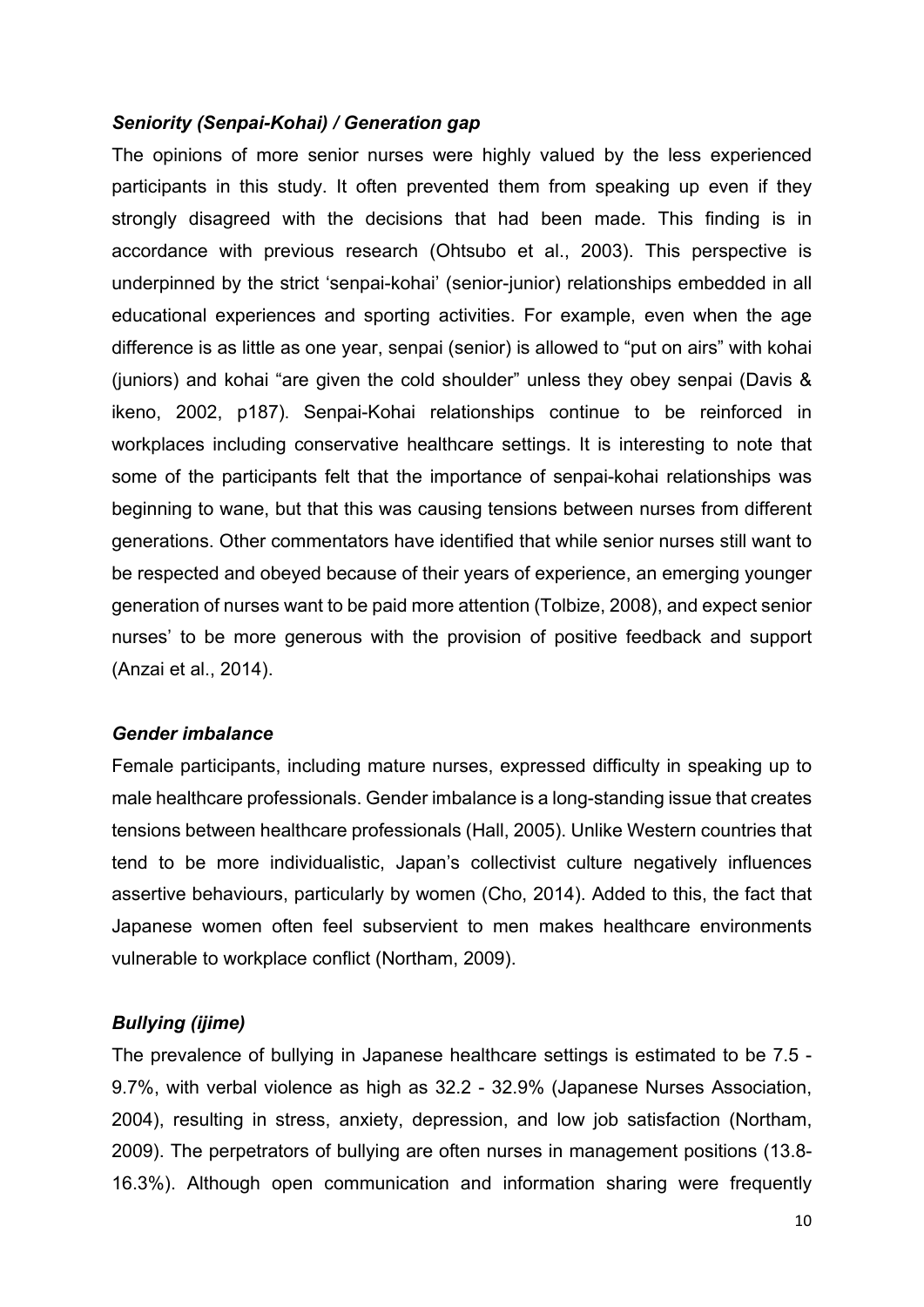reported as important countermeasures to bullying (Japanese Nurses Association, 2004), Japanese cultural expectations prohibit nurses from "honestly and candidly expressing themselves, as they are required to suppress their individuality in most professional and public situations" (De Mente, 2011, p.26).

#### *Humility/modesty*

The Japanese cultural value of lowering oneself to be one step below others presents an impediment to assertive communication. The participants in this study believed that assertiveness is directly opposed to humility and modesty - virtues that are highly regarded in Japanese society. Added to this is the highly-attuned awareness of how one's actions affect group dynamics, and the playing down of personal achievements to maintain humility (Rutledge, 2011). As the well-known Japanese proverb goes, "The nail that sticks out gets hammered down"; therefore, it was not surprising that many of the participants felt it was very difficult to speak up. Previous studies provide further insights into this challenge, with examples of senior nurses viewing novice nurses' assertive communication as inappropriately aggressive, leading to tensions in the workplace (Suzuki et al., 2006). From the perspective of the study participants, these cultural norms present a major barrier to assertive communication, especially to senior staff. These views might be similar to other countries where Confucianism exists (Davies & Ikeno, 2002).

#### *Implications for research and practice*

Due to an entrenched hierarchy and the virtues of humility and modesty, direct expressions of assertiveness might not be well accepted or adopted in Japanese healthcare settings. Educational interventions designed to increase nurses' assertiveness must take into consideration the cultural complexities of power relationships and the potential impact on patient safety.

#### *Limitations*

Participants in this study were recruited from two prefectures, away from Japanese capital cities where people may be more assertive. Whilst Japan has a relatively homogeneous culture, it is likely that country areas might be more conservative and hierarchy and tradition seen as more important. Undoubtedly, nurses' perceptions will be influenced by the cultures of institutions and units in which they are working.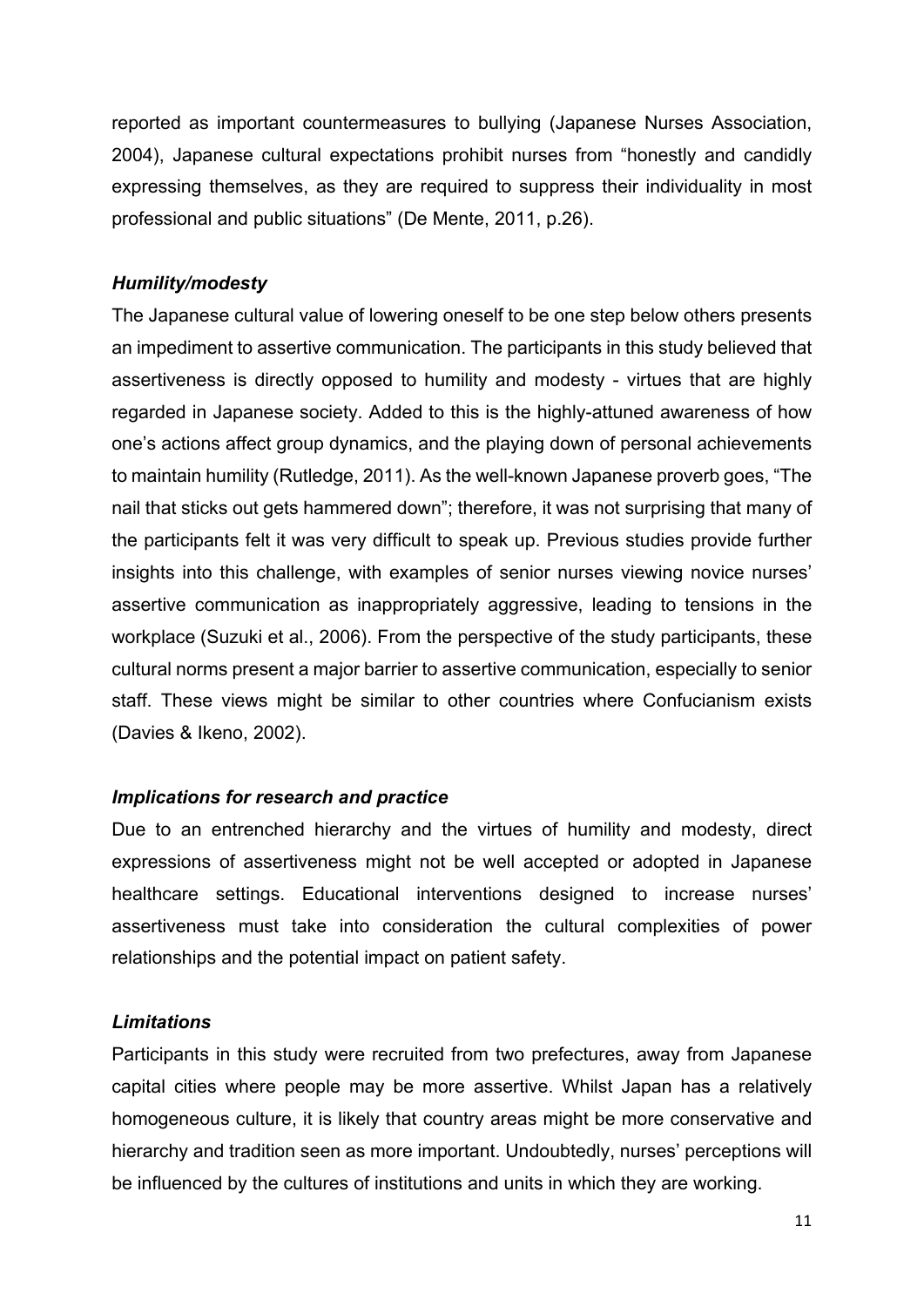#### **CONCLUSION**

This paper explored nurses' perceptions of cultural attributes and values that impact on their assertive communication in their daily practice. These values included differences in professional status, gender imbalance, seniority/generation gap, bullying, and humility/modesty. These findings may be useful for researchers and policymakers with an interest in the impact of endeavouring to reduce hierarchy as well as those planning to teach assertiveness skills in South East Asian countries where educational and healthcare systems are markedly hierarchical.

# **ACKNOWLEDGMENT**

The first author received an Australian Government Research Training Program (RTP) Stipend Scholarship.

# **AUTHOR CONTRIBUTIONS**

Study design: M.O., T.E.S., and T.L-J. Data collection: M.O. and T.E.S. Data analysis: M.O. and T.E.S. Manuscript writing and revisions for important intellectual content: M.O., T.E.S., and T.L-J.

# **ORCID**

| Mieko Omura     | http://orcid.org/0000-0002-1829-7223                    |
|-----------------|---------------------------------------------------------|
| Teresa E. Stone | http://orcid.org/0000-0003-0673-1763                    |
|                 | Tracy Levett-Jones http://orcid.org/0000-0003-4279-8957 |

# **REFERENCES**

Almost, J. (2006). Conflict within nursing work environments: Concept analysis. *Journal of Advanced Nursing, 53*(4), 444-453. doi[:10.1111/j.1365-](https://doi.org/10.1111/j.1365-2648.2006.03738.x) [2648.2006.03738.x](https://doi.org/10.1111/j.1365-2648.2006.03738.x)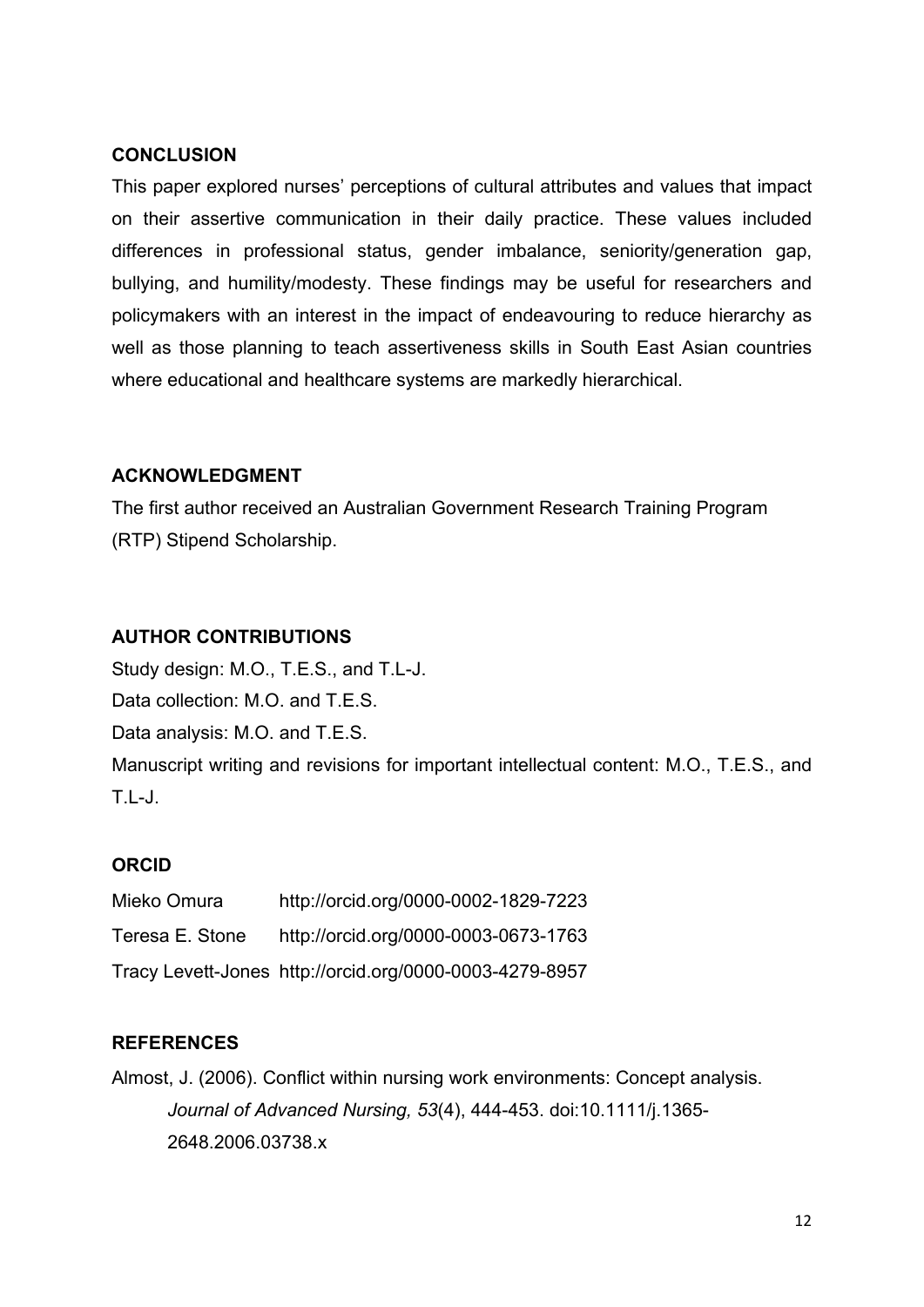- Anzai, E., Douglas, C., & Bonner, A. (2014). Nursing practice environment, quality of care, and morale of hospital nurses in Japan. *Nursing & Health Sciencs, 16*(2), 171-178. doi:10.1111/nhs.12081
- Benedict, R. (1946). *The chrysanthemum and the sword: Patterns of Japanese culture*. Cleveland, OH: Meridian Books.
- Bond, R., & Smith, P. B. (1996). Culture and conformity: A meta-analysis of studies using Asch's (1952b, 1956) line judgment task. *Psychological Bulletin, 119*(1), 111-137. Retrieved from https://pdfs.semanticscholar.org/ffac/a6b5174f02c6d43ab0df2991c2a62281b2 71.pdf
- Brandi, C. L. & Naito, A. (2006). Hospital nurse administrators in Japan: a feminist dimensional analysis. *International Nursing Review, 53*(1). 59-65. doi:10.1111/j.1466-7657.2006.00442.x
- Brown, T. (2013, March 16). Healing the hospital hierarchy. Retrieved from https://opinionator.blogs.nytimes.com/2013/03/16/healing-the-hospitalhierarchy/
- Cho, Y. H. (2014). Relationship of psychiatric nurse image, job satisfaction and assertiveness of psychiatric mental health nurses. *Journal of Korean Academy of Psychiatric and Mental Health Nursing, 23*(3), 135-143. [doi:10.12934/jkpmhn.2014.23.3.135](https://doi.org/10.12934/jkpmhn.2014.23.3.135)
- Country watch. (2017). *Japan: 2017 Country review*. Retrieved from http://www.countrywatch.com/Intelligence/CountryReviews?CountryId=86
- Davies, R. J., & Ikeno, O. (2002). *The Japanese Mind: Understanding Contemporary Japanese Culture*. North Clarendon, VT: Tuttle Publishing.
- De Mente, B. L. (2011). *Japan's cultural code words: Key terms that explain the attitudes and behavior of the Japanese*. North Clarendon, VT: Tuttle Publishing.
- Gluyas, H. (2015). Effective communication and teamwork promotes patient safety. *Nursing Standard, 29(49)*, 50-57. doi:10.7748/ns.29.49.50.e10042
- Green, B., Oeppen, R. S., Smith, D. W., & Brennan, P. A. (2017). Challenging hierarchy in healthcare teams - ways to flatten gradients to improve teamwork and patient care. *British Journal of Oral Maxillofacial Surgery, 55*(5), 449-453. doi:10.1016/j.bjoms.2017.02.010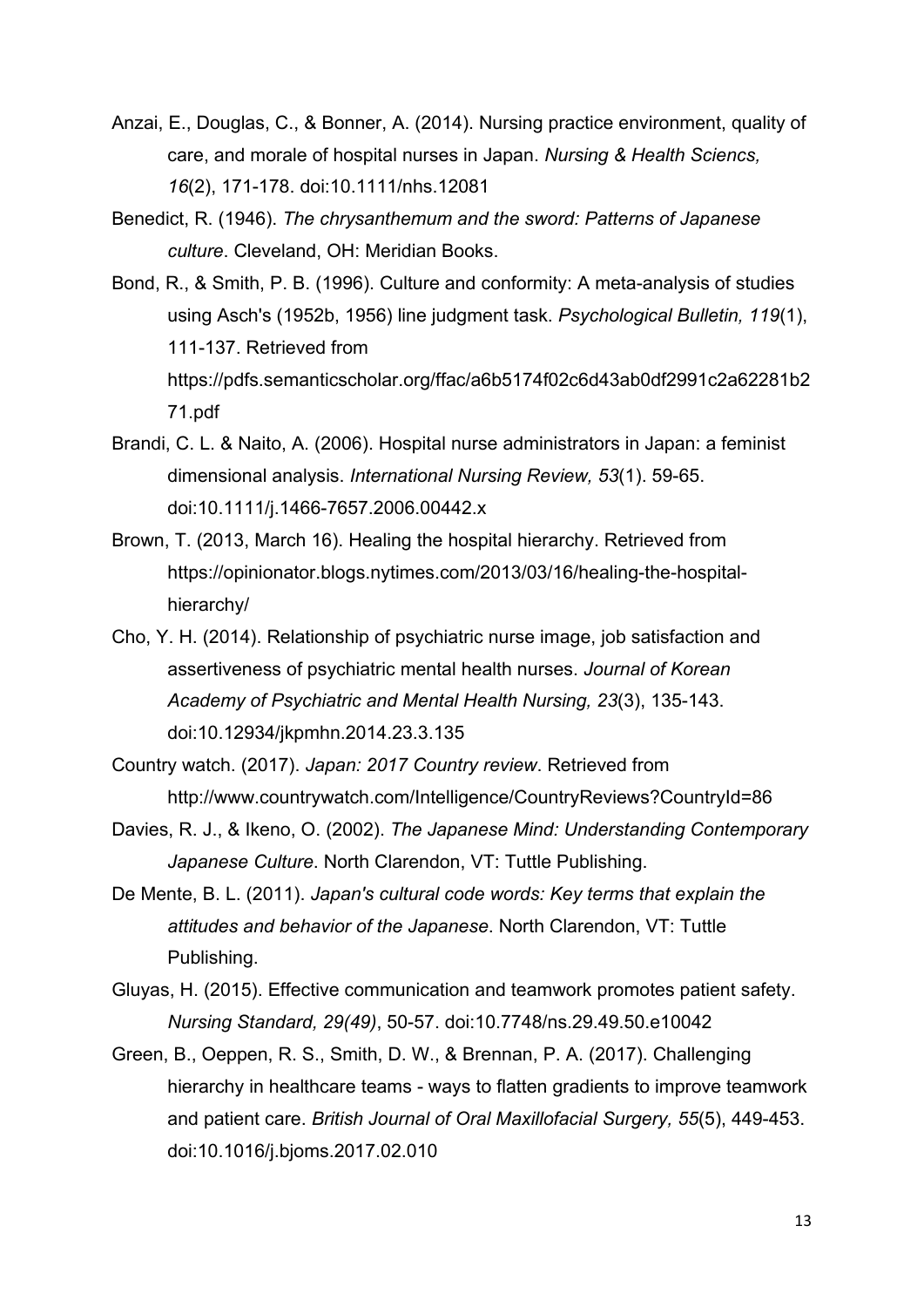- Hall, P. (2005). Interprofessional teamwork: Professional cultures as barriers. *Journal of Interprofessional Care, 19(Suppl 1)*, 188-196. doi:10.1080/13561820500081745
- Henshall, K. G. (1999) *Dimensions of Japanese Society: Gender, Margins, and Mainstream*. London, UK: Macmillan Press Ltd.
- Hsiao, P. (2015). Power Harassment: The Tort of Workplace Bullying in Japan. *Pacific Basin Law Journal, 32*(2). Retrieved from http://escholarship.org/uc/item/4wx1206r.
- Hsieh, H-F. & Shannon, S. E. (2005). Three approaches to qualitative content analysis. *Qualitative Health Research, 15*(9), 1277- 1288. doi:10.1177/1049732305276687
- Japan Ministry of Health, Labour and Welfare. (2014). *Survey of physicians, dentists and parmacists 2014*. Retrieved from

[http://www.mhlw.go.jp/english/database/db-hss/dl/spdp\\_2014.pdf](http://www.mhlw.go.jp/english/database/db-hss/dl/spdp_2014.pdf)

- Japanese Nursing Association. (2015). Statistical data on nursing service in Japan. Retrieved from https://www.nurse.or.jp/jna/english/statistics/index.html
- Japanese Nursing Association. (2004, March). Hokeniryoubunya ni okeru shokuba no bouryoku ni kansuru jittaichousa (Survey on workplace violence in the health/medical sector). (Japanese Nursing Association research report No. 71). Retrieved from

https://www.nurse.or.jp/home/publication/seisaku/pdf/71.pdf (in Japanese).

Nadzam, D. M. (2009). Nurses' role in communication and patient safety. Journal of *Nursing Care Quality, 24*(3), 184-188.

doi:10.1097/01.NCQ.0000356905.87452.62

- Northam, S. (2009). Professional development: Conflict in the workplace: Part 1. *The American Journal of Nursing, 109*(6), 70-73. Retrieved from http://www.jstor.org/stable/25734208
- Ohtsubo, Y., Shimada, Y., Morinaga, K. & Misawa, R. (2003). Iryoukikan ni okeru chiiki kakusa to communication no mondai: shitumonnshi chousa ni yoru kentou [Survey research on status differences as communication barriers in health care organizations]. *The Japanese Journal of Experimental Social Psychology, 43*(1), 85-91 (Japanese with English abstract).
- Omura, M., Maguire, J., Levett-Jones, T., & Stone, T. E. (2017). The effectiveness of assertiveness communication training programs for healthcare professionals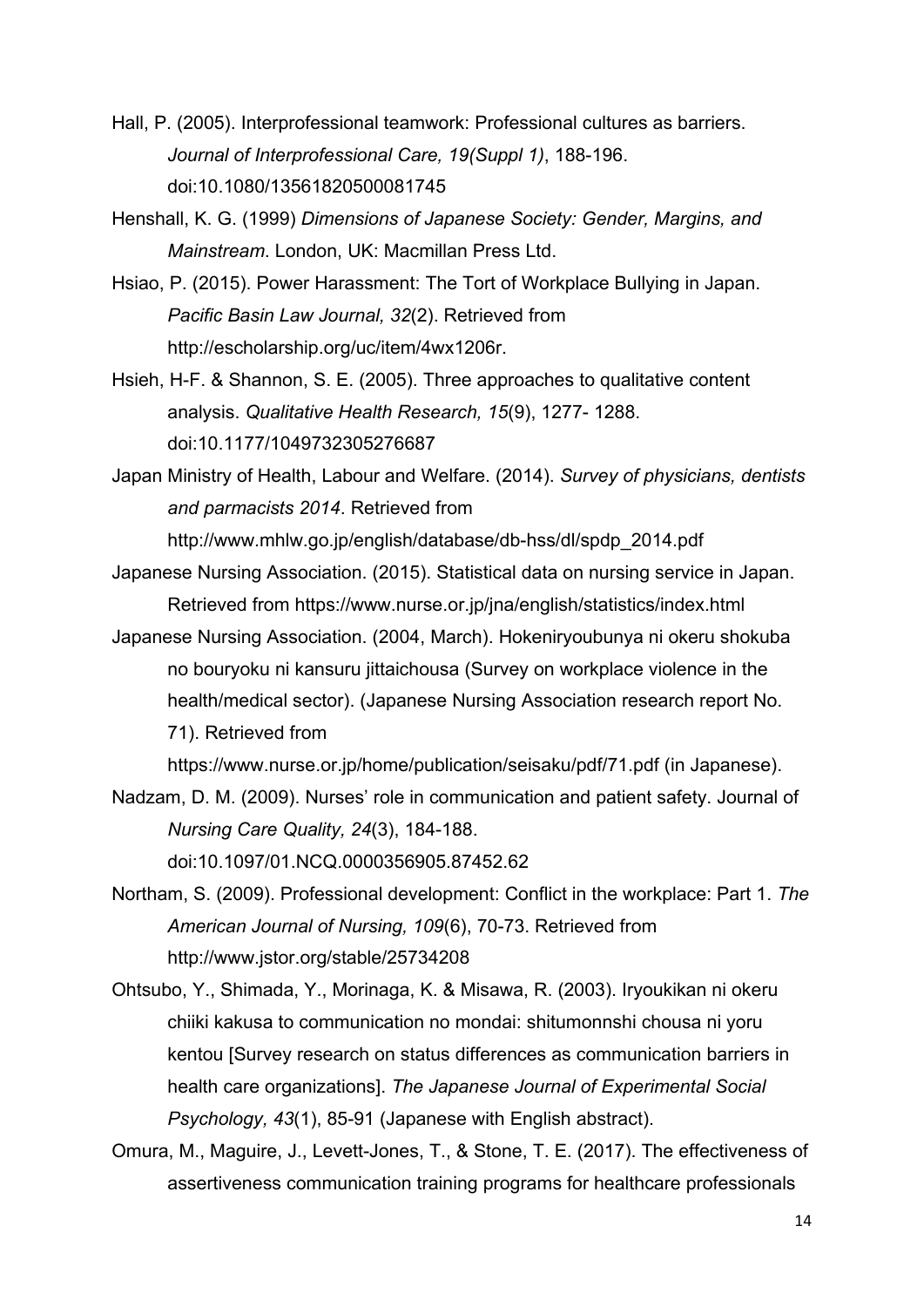and students: A systematic review. *International Journal of Nursing Studies*. Advance online publication. doi:10.1016/j.ijnurstu.2017.09.001

- Omura, Stone, & Levett-Jones. (2018). Cultural factors that influence Japanese nurses' assertive communication: Part 1. Collectivism. *Nursing and Health Sciences*, *20*(3). doi:10.1111/nhs.12411
- Rabøl, L. I., McPhail, M. A., Østergaard, D., Andersen, H. B., & Mogensen, T. (2012). Promoters and barriers in hospital team communication. A focus group study. *Journal of Communication in Healthcare, 5*(2), 129-139. doi:10.1179/1753807612Y.0000000009
- Rouse, W. B. (2008). Health care as a complex adaptive system: Implications for design and management. *The Bridge, 38*(1), 17-25. Retrieved from https://www.nae.edu/File.aspx?id=7417&v=17369001
- Rutledge, B. (2011, April 9). Cultural differences: Individualism versus collectivism. The Articulate CEO. Retrieved from http://thearticulateceo.typepad.com/myblog/culture/page/3/
- Samovar, L. A. & Porter, R. E. (2003). Intercultural communication: A reader.  $10<sup>th</sup>$  ed. Belmont, CA Wadsworth/Thomson Learning. Retrieved from http://acad.depauw.edu/~mkfinney/teaching/Com227/culturalportfolios/japan/v alues.htm
- Singhal, A. & Nagao, M. (1993). Assertiveness as communication competence: A comparison of the communication styles of American and Japanese students. *Asian Journal of Communication, 3*(1), 1-18. [doi:10.1080/01292989309359570](http://dx.doi.org/10.1080/01292989309359570)
- Squires, A. (2008). Language barriers and qualitative nursing research: methodological considerations. *International Nursing Review, 55*(3), 265-273. doi:10.1111/j.1466-7657.2008.00652.x
- Suzuki, E., Kanoya, Y., Katsuki, T., & Sato, C. (2006). Assertiveness affecting burnout of novice nurses at university hospitals. *Japan Journal of Nursing Science, 3*(2), 93-105. doi:10.1111/j.1742-7924.2006.00058.x
- Taylor Slingsby, B., Yamada, S., & Akabayashi, A. (2006). Four physician communication styles in routine Japanese outpatient medical encounters. *Journal of General Internal Medicine, 21*(10), 1057-1062. doi:10.1111/j.1525- 1497.2006.00520.x